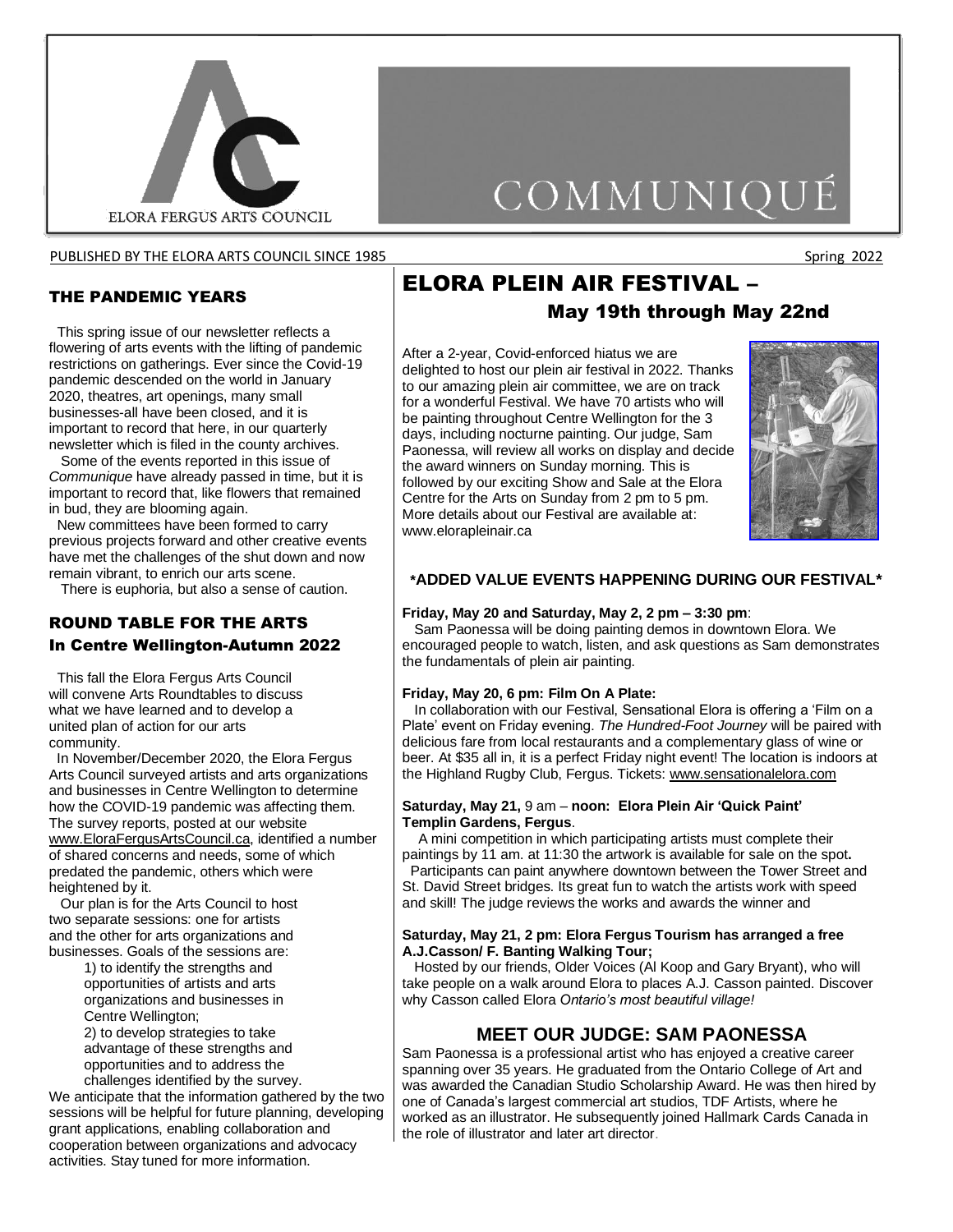# PROFILE



### **Staci Barron- The Elora Pottery**

The colourful, hand painted pottery of Majolica was Staci's first love. Traditionally highly decorated, with intricate brushwork on a plain base glaze, Staci met the Majolica tradition in Italy while living in Rome for work in 1994. Weekends in Tuscany, visiting Montepulciano and Montalcino and eating in country homes with tables decorated in colourful pottery, this presented her first inkling that tableware had intriguing possibilities.

In 1995, while visiting Elora and walking down Church Street from Victoria Park, Staci and her best friend from Portugal mused that Canadian pottery should become more colourful. In the midst of this conversation, they casually passed Geof Steven's Elora Pottery Studio. Struck by the liveliness of his designs, they entered, and Staci spontaneously signed up for pottery classes. Then, for three years she came to Elora to learn the intricacies of throwing, firing and glazing pottery, making the weekly journey even after she had moved to Kleinberg.

 Staci Barron was born in Kitchener-Waterloo. Her life has seen many moves. She has lived in Ottawa, Thunder Bay, Sarnia, Whistler, Rome, Ayr, Kitchener, St. John's, Canmore and Kleinberg. In all she has had 26 addresses! Some were related to her husband's work as a Hotelier.

 Her breakthrough as a professional ceramicist occurred when she moved to St. John's, Newfoundland in 1999. The Craft Council of Newfoundland, through the Department of Trade, guided her to become a successful entrepreneur. They asked how much she wanted to make through her craft. They told her to cost her time. It turned out that each minute of her pottery production would be equal to ten cents for labor not including overhead. They provided money for a brochure, opened grant opportunities and locations for her work to be viewed. They suggested subjects for the majolica paintwork that would sell to east coast clients. For three years the Craft Council brought her pottery to Halifax craft festivals and she developed 25 wholesale accounts from those opportunities.

 The family had moved to Canmore, Alberta, when Geof Stevens contacted Staci with an offer to sell his pottery studio, complete with all its assets and living space, in central Elora in 2004. This coincided with a move by her husband to work nearby. What a wonderful opportunity! With their two sons, the family moved east.

Adjustments were made to the studio space. Staci found ways to maximize her output but with a different style. The open production area of the Stevens studio, where Geof could be seen working at the pottery wheel, was walled in for display space, behind which the inevitable clutter of glaze pots and tools and buckets and the large worktable were obscured. A teaching area was developed where the large gas fired kiln had been dismantled. its firebricks destined for later projects.

 Pottery is having a resurgence. Respect for craftwork is rising, Staci has doubled her ceramic sales in the last two years and uses 6 different clays from both Tuckers and PSH, and more recently black clays imported from Spain. Her top two lines of glazing appeal to those appreciating a

Scandinavian style, as well as a formal country look called *Snowflake* encompassing a clear gray and white. Also displayed are larg*e* Asian inspired Buddha bowls and porcelain dinnerware plates with edges impressed by the grain of wood. Innovative Elora beer mugs are decorated with a descriptive custom stamp Staci designed. Tea pots and mugs with unusual handles display Staci's flair for creative design.



 Pottery classes are a staple of The Elora Pottery. They are efficient and remunerative. Staci has developed a way of teaching the centering of clay on the wheel really fast, with excellent outcomes. The class workshops offered are two hours long, during which each participant will each create four pieces of ceramic: two small bowls, a third cereal bowl and a plate. The raw clay of these creations is then left at the studio to dry over the next few days. Staci trims, fires and glazes the pieces before they are returned to the creators, all included in the price of the class.

#### *Elora has been fortunate to have the community engagement Staci has brought to it. Outstanding are two projects.*

**THE KIPP INITIATIVE**: With the shambles of 2000 dismantled gas-kiln bricks, an idea to build an outdoor community oven came as an inspiration. A pitch to the Township of Centre Wellington, backed by over 50 community members, to build a wood-burning oven in Bissell Park became a reality. Known as KIPP, Staci, along with Trish Van Katwyk, brought the project forward in 2008 to council. There were many years of fundraising encompassing a wide variety of community members. Finally, when they reached \$14,000 in the summer of 2011, the team were able to build a pizza oven and the first bake took place. This site has become an inclusive space in the heart of this agricultural region, facilitating participation, pride and capacity‐building opportunities for individuals, families and our community to connect with real food, produced and prepared close to home. Eight public bakes are offered a year, and other firings are scheduled with options for group involvement or sales by participant bakers. Staci says "Our build was truly a gift of the community, with trades people donating their time and energy, securing a fabulous design with the guidance of Lee Elkas". In 2022 a combination of generous recent grants will add a large shelter to the site.

 **THE SKATE PARK, ELORA**: It is thanks to Staci's insight that our skate park at the community centre, Elora, exists today. Walking by the site of the Elora Arena, Staci was amazed to see youth who had set up van lights and tables, tipped on their sides in the muck of winter, to make an exciting place for 'snowboarding' . Having volunteered at Portage, the rehabilitation centre at Bon Accord, Elora, she realized the needs of the youth for a dedicated play area. With her community experience of effective promotion, Staci was inspired to bring the idea for a skateboard park to the township council. Designed by New Line Skateparks Inc. it was ultimately located on the south side of the Elora Community Centre grounds, The park is suitable for the activities of skateboards, scooters and BMX bikes.

 The Elora Pottery Studio continues to be a cornerstone of tradition in our Elora craft strength. The harmonious board and batten structure on Church Street which is the Elora Pottery Studio is a significant building as well as a quality commercial asset. Its artisan is a vibrant personality who contributes with enthusiasm to the quality and economic vitality of Elora.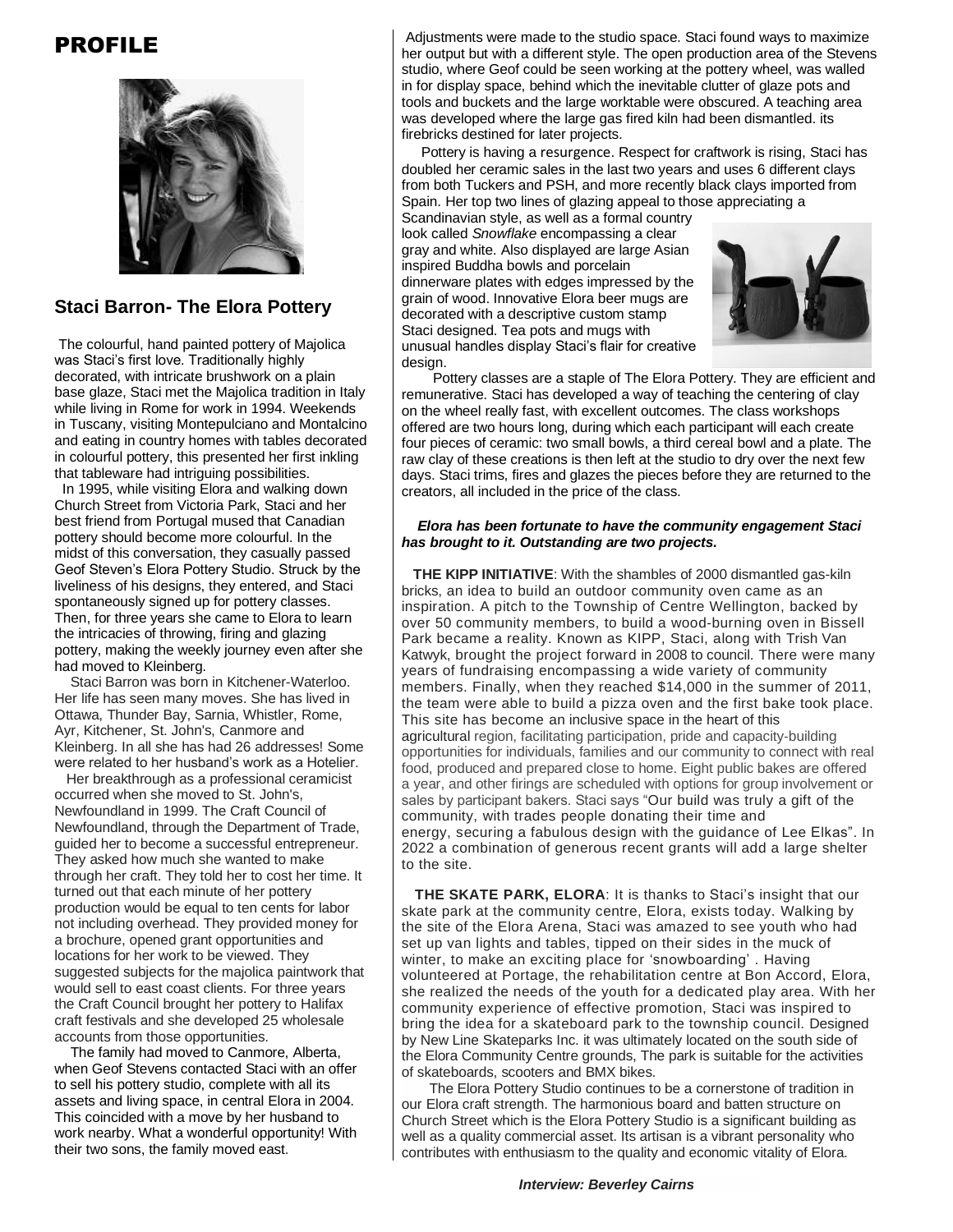

Members will receive renewal notices for the annual date on which they join.

# Annual Membership

Application/Renewal Please print. Make cheques payable to: The Elora Arts Council, P.O. Box 3092 Elora, ON., N0B 1S0 Or become a Member with payment through our website *www.elorafergusartscouncil.ca*

 $\Box$  Artist(\$20)  $\Box$ Individual (\$20)  $\Box$  Family (\$30)  $\Box$  Groups (\$30)  $\Box$  Youth (\$10)

Name:

Address:\_\_\_\_\_\_\_\_\_\_\_\_\_\_\_\_\_\_\_\_\_\_\_\_\_\_\_\_\_

\_\_\_\_\_\_\_\_\_\_\_\_\_\_\_\_\_\_\_\_\_\_\_\_\_\_\_\_\_\_\_\_\_\_\_\_\_

Tel. No: \_\_\_\_\_\_\_\_\_\_\_\_\_\_\_\_\_\_\_\_\_\_\_\_\_\_\_\_\_

E-mail: \_\_\_\_\_\_\_\_\_\_\_\_\_\_\_\_\_\_\_\_\_\_\_\_\_\_\_\_\_\_

 $\Box$  I am interested in working as a volunteer at EAC events or being part of a committee.

These are my particular interests:

#### **ELORA FERGUS ARTS COUNCIL EXECUTIVE 2022**

Chair: Barbara Lee Vice Chair: Mary Anne Dalkowski Secretary: Susan Thorning Assistant Secretary: Louise Dench Beney Treasurer: Linda Lane Membership: Linda Lane Projects:, Melanie Morel Claudia Lambert, Beverley Cairns

Meetings of the Board generally take place the first Wednesday of each month at 7.30 p.m. Members are encouraged to attend meetings.

For location or Zoom meetings, please phone 519 846-0556.

### **Bring us your project proposals**

**BE ASSURED YOU ARE ALWAYS WELCOME**

# ART IN PUBLIC PLACES

.

**Our exhibit spaces have opened again, after a long period of closure, with the following displays:** 

#### Township of Centre Wellington Council Chamber

May & June: *Outside Of Time:* **Photography of Sylvia Galbraith**. Physical connections with the landscape have always been important to me; I have a perpetual need to see and feel the ground beneath me, taking comfort in the enduring solidity of the rocks I walk on and the knowledge that time has always meant nothing for the scenes I photograph – water flows, rocks erode, the wind sighs across grass, whether I am there to experience it or not. Within the greater context of geological time, all is as it should be. www.silvercreekphoto.ca

#### Boardrooms of the Fergus Sportsplex

May and June: The paintings of Peter Skoggard as background projections for the Elora Community Theatre production of Jane Eyre. A tribute to both Peter's talents and the Community theatre's innovative technology. Peter will also be creating background projections for the future production of The Secret Garden. A great opportunity!

#### Greg Oakes' law office window**-opposite Elora Library. AS EVER, OUR THANKS TO GREG OAKES FOR THIS OPPORTUNITY**

#### **Botanical paintings of Anita Granger, Fergus**.

Anita Granger holds a B.F.A. Spec. Hons. from York University with a double specialization in Visual Art and Graphic Design. She recently completed her Certificate in Botanical Illustration (with Distinction) at the Royal Botanic Gardens Edinburgh, U.K. [http://www.anitagranger.com](http://www.anitagranger.com/)

#### **Studio Tour Participant's Show, Fergus Library**

Changes every 2 month. With artist talks, Sept 15-24-28, Oct 3 -4

# INSIGHTS April 8 to June 19, 2022

**Exhibited at the Wellington County Museum**

#### **Committee Members**:

Natalie McDonald, Chair. Linda Lane, Claudia Lambert

**Jurors,** 2022: Yael Brotman, Linda Carreiro, Todd Tremeer

 Every year a dedicated group of volunteers brings together the Insights Juried Exhibition of Fine Art, open to a wide geographic area. The opening night hosted 150 people. The walk with the jury had over 30 people attend.

#### **WINNERS:** There were 211 submissions and 55 were accepted. **The Insights Award:**

Norman Busse, Guelph: Veils ( Acrylic on canvas)

**Fibre and Material Award:** Miko Henry, Guelph: *Rebel Women* .fabric & wool felt.

**Photography Award**: Sophie Hogan, Elora: *Castle Walk*, photograph **Works On Paper Award**: Phil Irish, Elora: *Witnesses*:Oil, latex, chalk, construction adhesive.

**Painting and Mixed Media Award**: Sonia Jacyk Bukata, Guelph: *Revelation*. Paper collage.

**Water Media Award**: G.C.Lee, Fergus: *Untitled*: ink on paper.

**Ellen Langlands Award**: Michael Madden, Elora: *Murray's Silos*: Coloured pencils on wood.

**Barry McCarthy Watercolour Award:** Heather McDonald, Guelph: *Puca,* Guache on paper.

**Elora/Fergus Arts Council Award:** Karin Silverstone, Guelph: *Preservation Parkfield*, pencil and plaster.

**3 -Dimensional Arts Award:** Hans Veenvliet, Blyth: *Catching the True Rhythm,* wood and metal, mixed media.